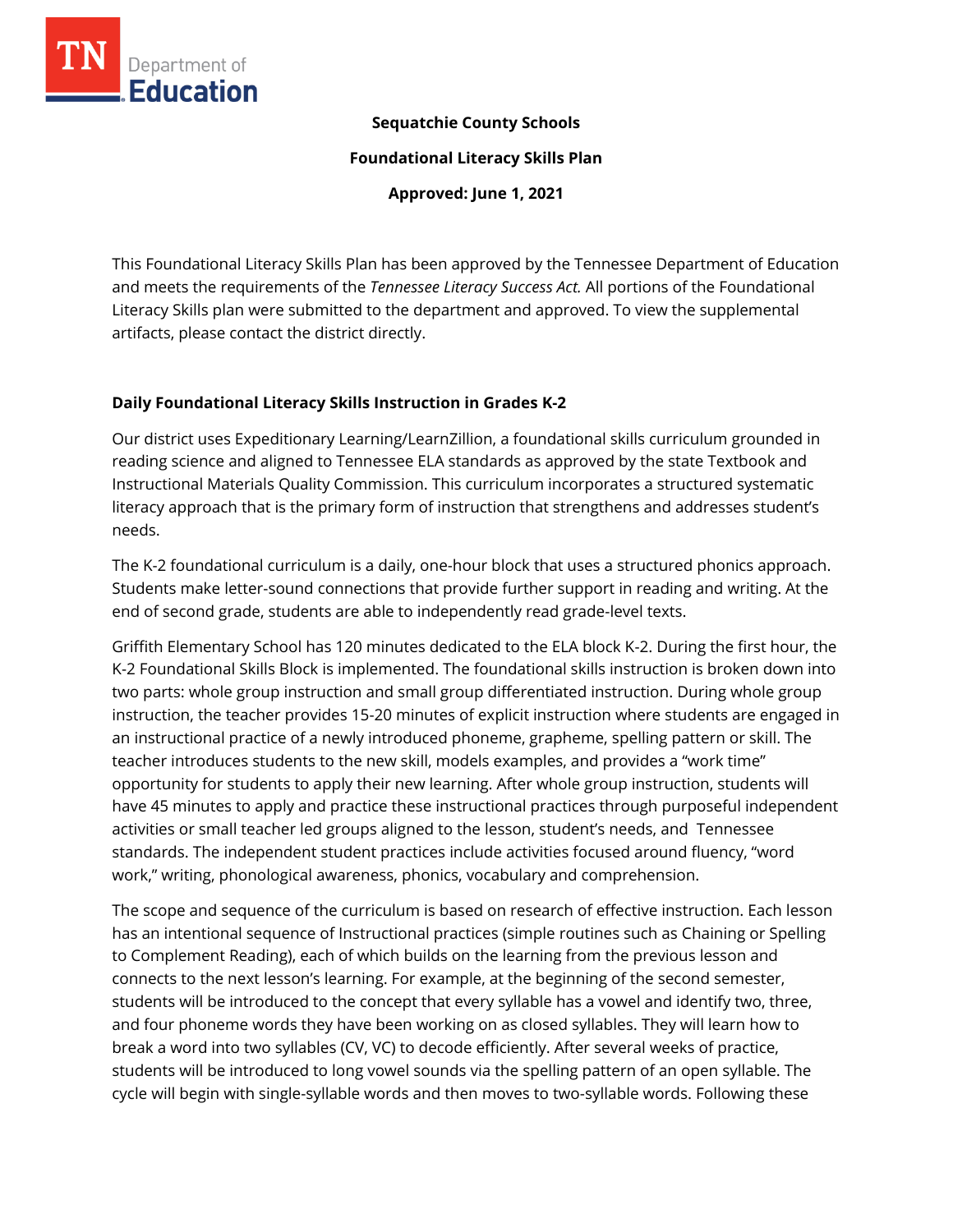Department of Education

lessons, students will be introduced to another spelling pattern for long vowel sounds: "silent e" (CVCe). Because this is the first of four cycles that work with this pattern, the focus in this cycle is on one-syllable words.These lessons provide students with multiple opportunities to apply a number of words through reading and writing.

Cycles 12 & 13 bas-ket, dis-cuss, mag-net Cycle 14 me, mo-ment, ze-ro, si-lent Cycle 15 flame, plane, make Cycle 16 bike, slike, hole, nose Cycle 17 flute, huge, Pete, eve

Our improvements for next year are to provide time and support for teachers to engage in structured intellectual lesson preparation for upcoming units and lessons. Teachers will analyze the Tennessee State foundational standards, prepare for instruction, observe trends and respond to data to support student learning.

### **Daily Foundational Literacy Skills Instruction in Grades 3-5**

Our district uses an integrated literacy block for grades three through five grounded in reading science and aligned to Tennessee ELA standards as approved by the state Textbook and Instructional Materials Quality Commission. Our district adopted Expeditionary Learning/LearnZillion for Grades 3-5 ELA curriculum.

The 3-4 curriculum consists of 90 minutes and 5th grade 70 minutes of comprehensive, explicit instruction focusing on ELA standards for each grade level. Within the first hour of instruction, students are within a literacy module that explicitly teaches reading comprehension, writing, speaking and listening, and language skills. While building knowledge around complex text, foundational skills are embedded within the instruction. All foundational skills instruction includes morphology, grammar, spelling,writing and fluency. Through these foundational practices, students are able to apply their knowledge and skills in order to read, write and build comprehension skills around a complex text.

The remaining 30 minutes of the ELA block is dedicated for students to have the opportunity to practice foundational skills within a complex text. Daily instruction includes independently, in small groups or with the teacher. Some of the areas of focus are independent reading, rereading complex texts from the module with a specific focus, such as; inferencing, fluency, speaking and listening, writing, and grammar usage and mechanics, word study and vocabulary.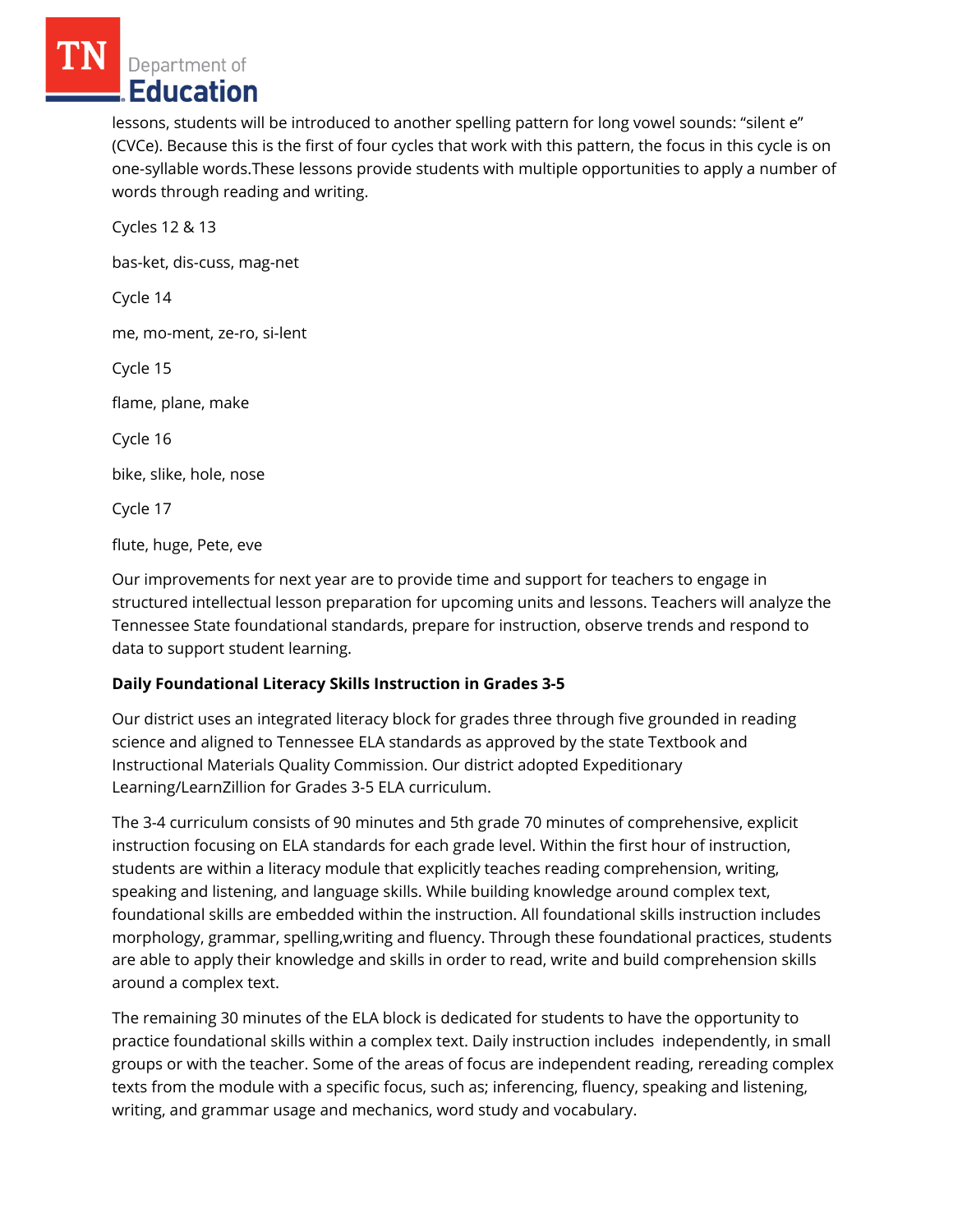Department of **Education** 

For example, students in 4th grade are now beginning their module study on Animal Defense Mechanisms. Throughout the module, students will be building knowledge around animal defense mechanisms in order to write an informative piece on one specific animal of their choice. Within the module, students will participate in close reads, read alouds and independent reading of a complex text. They will draw inferences as they research, make observations and synthesize new information. In the first hour of the ELA block, lesson 8 has students participating in a read aloud to determine the supporting details in order to understand the main idea of the text. In this lesson, students will also use a diagram in a text to provide additional information in understanding of the text. Embedded within the lesson is an opportunity for students to determine the meaning of unfamiliar words by using affixes and roots. Through explicit instruction, the teacher will guide students in breaking a word apart to find the base or root word along with the prefix or suffix and determine the meaning of the word. Students will also practice these same standards/skills within the 30 minute foundational block. With guidance from the teacher in small groups, students will practice with a Fryar Model to determine the meaning of suffix al, ed, and ial. Students will also practice around another complex text on animal defence mechanisms in order to determine main idea, vocabulary, fluency, writing and speaking and listening.

Our improvements for next year are to provide time and support for teachers to engage in structured intellectual lesson preparation for upcoming units and lessons. Teachers will analyze the Tennessee State foundational standards, prepare for instruction, observe trends and respond to data to support student learning.

### **Approved Instructional Materials for Grades K-2**

LearnZillion - K-5 Expeditionary Learning

### **Approved Instructional Materials for Grades 3-5**

LearnZillion - K-5 Expeditionary Learning

# **Universal Reading Screener for Grades K-5. This screener complies with RTI<sup>2</sup>and Say Dyslexia requirements.**

Our district uses EasyCBM for the Universal Screener in grades K-5 and progress monitoring. This universal screener is on the state approved list. EasyCBM complies with the dyslexia screening requirements.

### **Intervention Structure and Supports**

In the Fall, K-5 students are given a universal screener (EasyCBM) to determine which students have a significant reading deficiency or are "at-risk". The RTI team (made up of an administrator, grade level teachers, and the interventionist) review the data to determine which students score below the 25th percentile. Those students demonstrating need are classified as in need of Tier 2 or 3 instruction. Those students who are identified as needing intervention are given a diagnostic assessment to determine specific deficits. The results from this assessment are used to place them in a small group for intervention to narrow the skills gap. Students receive daily, small-group intervention for up to 60 minutes in their area of greatest deficit.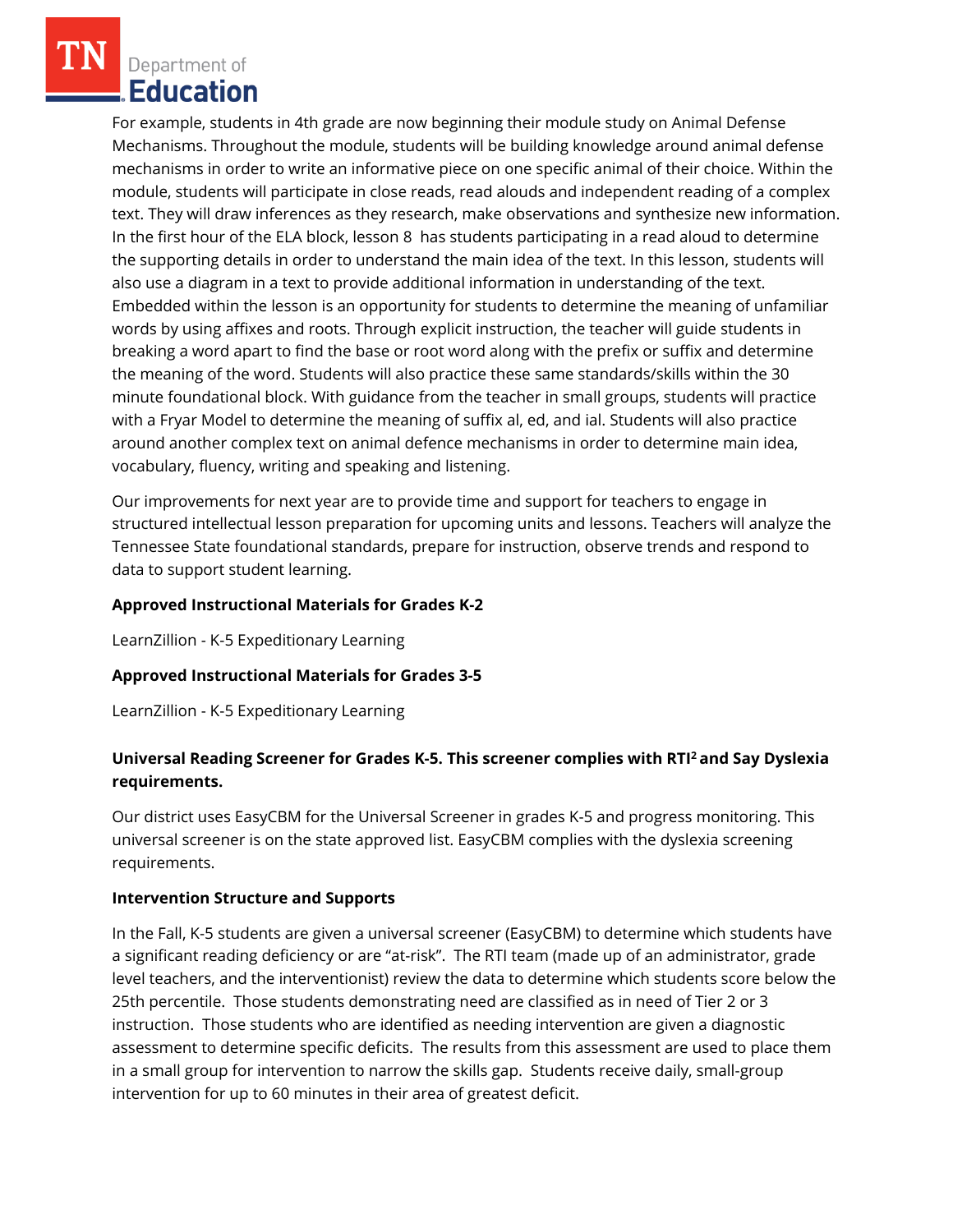Department of **Education** 

We have research-based options for reading intervention support available to our students who are "at-risk" and/or who have been identified with a significant reading deficiency. Our newly adopted curriculum, EL Learn Zillion, contains numerous assessments and remediation strategies the classroom teacher can use in addition to the intervention provided for any student.

Data teams meet every 4.5 weeks to determine if a change in intervention or the person providing the intervention is warranted. The data team also looks at other variables (attendance and engagement) as part of the decision making process before a change is made to the programming or provider.

Our students receive explicit instruction in their area of deficit in small groups using research-based materials and strategies. These students are also screened using additional survey level assessments to determine if they have characteristics of dyslexia. Students who demonstrate those characteristics receive intensive intervention as outlined in the Say Dyslexia Law using programs that meet the law's requirements. Our district uses a research-based supplemental program as one intervention for students with characteristics of dyslexia. Families are notified of the explicit, systematic, sequential, phonics-based instruction and is considered a strong support for students.

Intervention takes place daily during a grade-level time in the master schedule just for RTI. When students are in their RTI groups, they work on activities and assignments that make them stronger and fill in the skills gap.

### **Parent Notification Plan/Home Literacy Reports**

Our district notifies parents in grades K-5 if their child is "at-risk" for or has a significant reading deficiency (as evidenced by students scoring in the 0-25th percentile) immediately after the district's school complete the fall universal screening. Students' scores are communicated in a parentfriendly (native language, if necessary) language that provides a clear explanation of student skill gaps and the depth and extent of student needs. The parents are told what intervention their student will receive and the amount of time each day the student will receive services. This is coupled with a description of the importance of being able to read by the end of 3rd grade.

The district defines how students are assessed and what a "significant reading deficiency" means. Parents are subsequently notified of their child's progress, or lack of progress, after the 4.5 week data team meetings. In the parent notification/communication, data teams not any changes being made if the child is not showing sufficient progresses evidenced by progress monitoring and universal screening data as well as recommended activities (that do not require purchased resources) that will support students in the area of deficit (activities are not tailored by child, but tailored by skill deficit). These communications go out to parents with students in grades K-3 three times annually and are shared in grades 4 annually.

Additionally, the ELA curriculum contains parent letters in the younger graders that outline the foundational skills and knowledge domains for the coming week that will inform and equip parents to work with the child. Families can better understand how to support their student/s through questions about their texts and through awareness of what foundational skills their child/ren are learning.